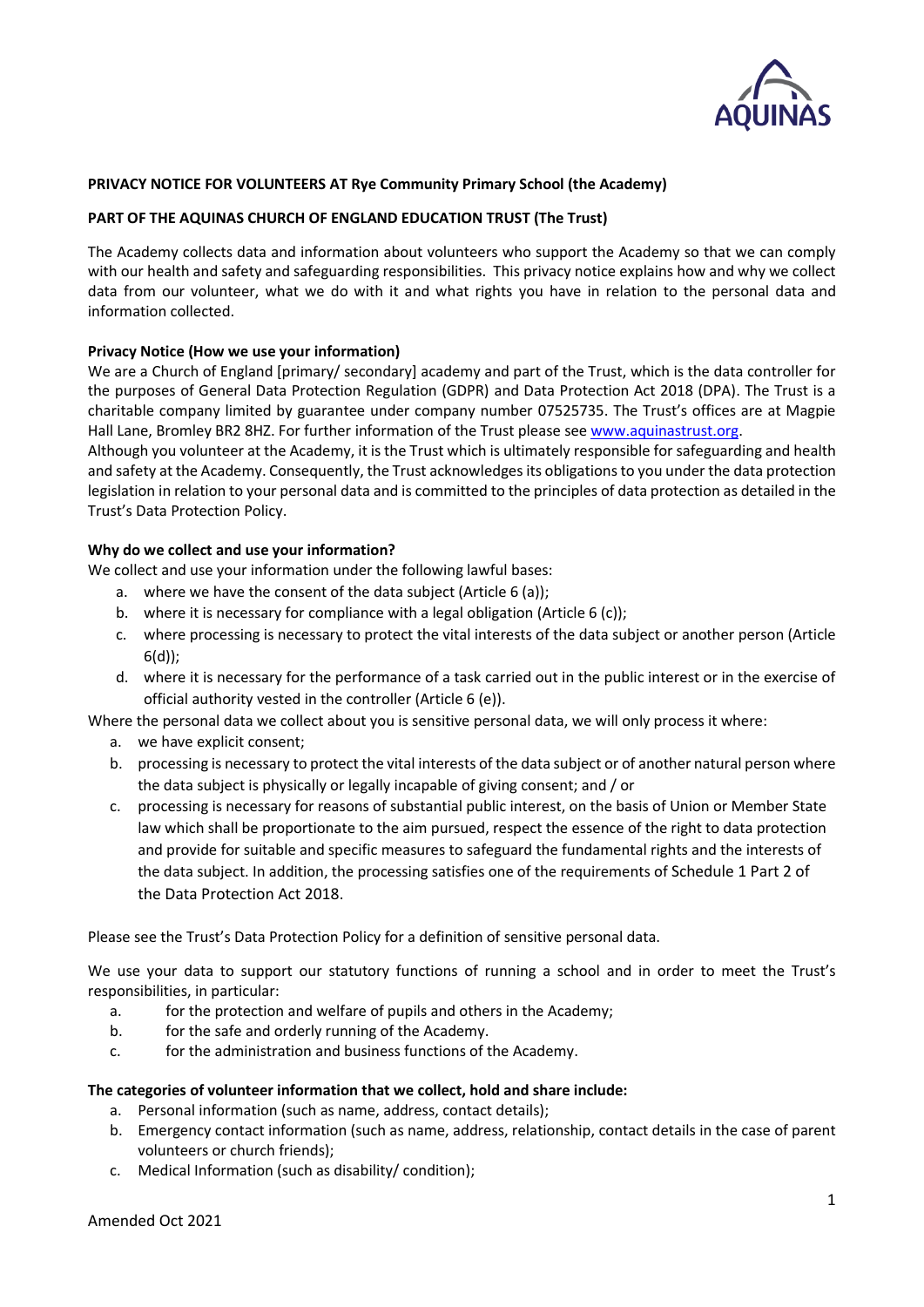

- d. Health and safety information (such as accident reports);
- e. Photographs taken for employment records and security cards which are held on the personal file and on the Academy's information management system;
- f. CCTV footage.

From time to time and in certain circumstances, we might also process personal data about you, some of which might be sensitive personal data, including information about criminal proceedings / convictions, and child protection / safeguarding. This information is not routinely collected and is only likely to be processed by us in specific circumstances such as a child protection or criminal matter. Where appropriate, such information may be shared with external agencies such as the child protection team at the Local Authority, the Local Authority Designated Officer and / or the Police. Such information will only be processed to the extent that it is lawful to do so and appropriate measures will be taken to keep the data secure.

We collect information about you when your volunteering begins and it is updated during you time as a volunteer at the Academy as and when new information is acquired or created. We may also ask you to review some of the personal information we hold to ensure that it is accurate.

## **Collecting pupil information about staff**

Whilst the majority of information you provide to us is mandatory, some of it is provided to us on a voluntary basis. In order to comply with the Data Protection Legislation, we will inform you whether you are required to provide certain information to us or if you have a choice in this. Where appropriate, we will ask you to consent to processing personal data where there is no other lawful basis for processing it. Where you have given consent for the processing of personal information for a specific purpose, you are entitled to withdraw consent at any time.

In addition, we also use CCTV cameras around the Academy's site for security purposes and for the protection of staff and pupils. CCTV footage may be referred to during the course of disciplinary procedures (for staff or pupils) or investigate other issues. CCTV footage will only be processed to the extent that it is lawful to do so. Please see our CCTV policy for more details.

### **Storing staff data**

We hold personal data in accordance with the Trust's Document Management and Retention Policy.

A significant amount of personal data is stored electronically, for example, on our database, information management systems, finance and payroll systems and IT systems. Some information may also be stored in hard copy format.

Data stored electronically will be saved within a hybrid solution across the Trust. On premises as part of a Local Area Network which is supported by either ATS or the Academy's IT department within the Microsoft Azure Cloud Platform. All Local Area Networks are appropriately backed up. Microsoft Azure Data Centres are located within the UK and Europe. The contracts with these providers contain the necessary provisions to ensure the security of personal data. All data is backed up and measures are in place to protect the data from cyberattacks and ransomware.

### **Who do we share your information with?**

The information and data we are provided with by you is routinely shared with senior leaders at the Academy and Aquinas central, where necessary.

From time to time, we may also need to share your information other third parties including the following:

- the Police and law enforcement agencies;
- healthcare professionals;
- Courts, if ordered to do so;